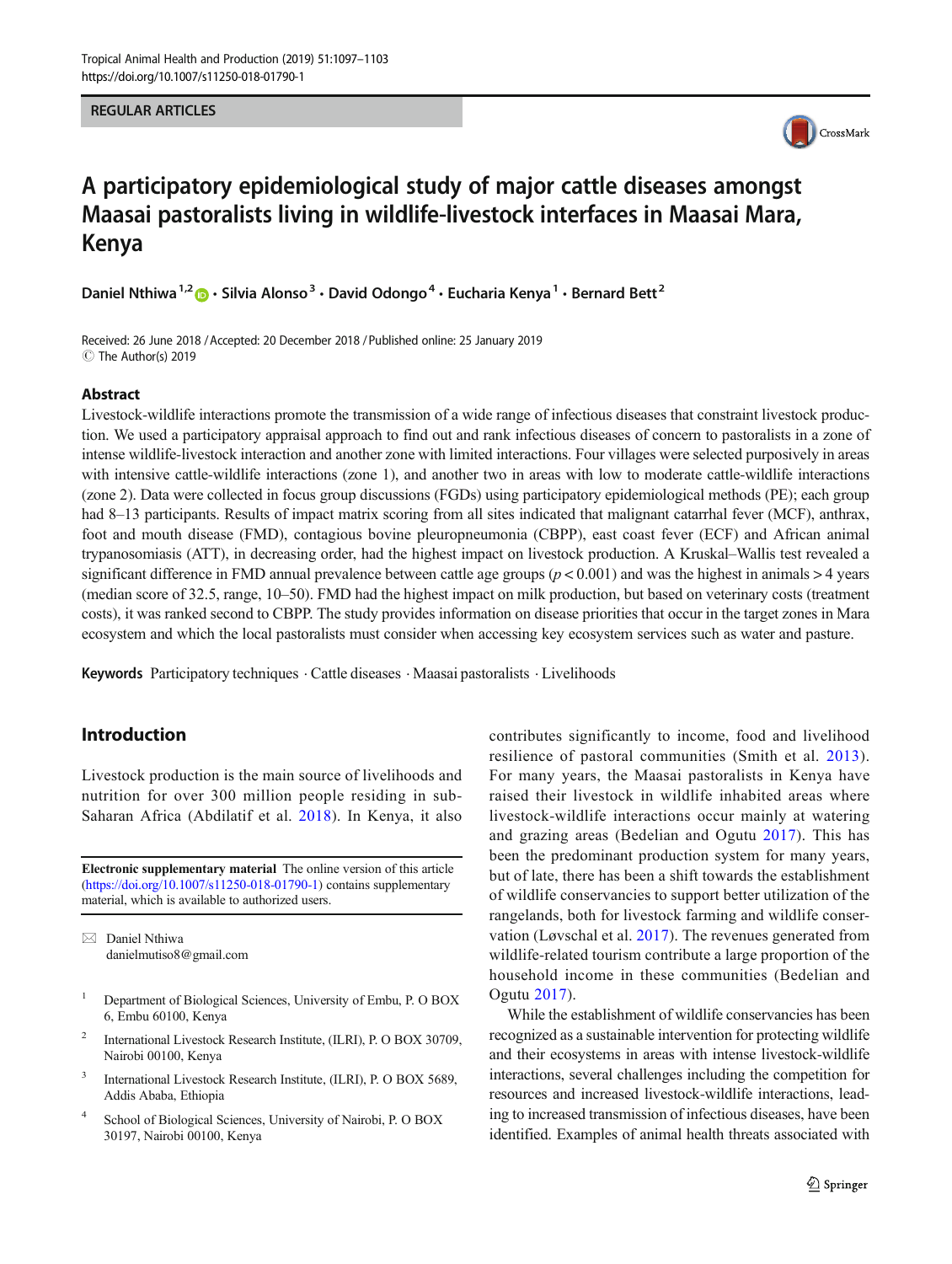wildlife in these locations include foot and mouth disease (FMD) and zoonosis such as brucellosis and leptospirosis. Several studies have also demonstrated a substantial decline in wildlife populations due to increased competition for resources and degradation of ecosystems (Ogutu et al. [2016\)](#page-6-0). Such decline of wildlife populations might also increase infectious disease transmission through indirect disease transmission processes. This is because a decline in animals that act as dead-end hosts for pathogens or those that limit contact between susceptible and infectious hosts erode the "dilution effect" that is thought to limit disease emergence in stable ecosystems (Huang et al. [2016\)](#page-6-0).

This study aimed to determine the impact of livestock diseases on the livelihoods of the Maasai pastoralists in zones with varied degree of livestock-wildlife interactions. It specifically investigated whether the distribution of livestock diseases varied with the degree of livestock-wildlife interactions. These findings will help understand threats to animal health and livelihoods in the area and support prioritization of interventions to enhance cattle productivity and improve livelihoods and nutritional security for the Maasai pastoralists.

# Materials and methods

#### Study area

This study was conducted in Maasai Mara ecosystem in South Western Kenya (Fig[.1](#page-2-0)). The area consisted of the Maasai Mara National Reserve (MMNR) and the adjacent territories coinhabited by pastoralists, livestock and wildlife (Bedelian and Ogutu [2017](#page-6-0)).

The study area was stratified by land use type into two zones; the first (zone 1) bordered the MMNR and wildlife conservancies and therefore had intensive livestock-wildlife interactions, while the second (zone 2) was more than 40 km away from the MMNR and had low to moderate livestockwildlife interactions, more intensive cattle production and some crop cultivation. The defined zones provided an ecological gradient that allowed analyses to be made on the risk of livestock diseases associated with land use change. People that lived in zone 1 utilized conservancies and MMNR for dry season grazing while those from zone 2 had largely adopted sedentary grazing lifestyles.

#### Study design and selection of villages

The study used a cross-sectional study design that involved four villages in zone 1 (i.e. Talek, Mara Rianta, Oloolaimutia and Aitong [approximately 10 km away from the MMNR]) and two villages in zone 2 (i.e. Lemek and Endoinyio-Narasha villages). These villages were selected purposefully to provide the required ecological gradient for the study.

#### Data collection

The study was conducted between September and October 2016. Focus group discussions (FGDs) were done in each target village. Preliminary visits to selected villages were planned with local authorities to schedule meetings with the farmers and introduce the project and its objectives. Purposive selection of participants was done to identify people who could provide reliable information on diseases and other ecosystem services in the area. Participants had to be 18 years old and above, residents in the village and either own livestock or come from households that kept livestock. FGDs were separated by gender in all the villages. In total, the number of FGDs conducted in zones 1 and 2 were 8 and 4 respectively, while based on gender, there were 6 FGDs for both men and women groups. Each discussion group comprised 8–13 participants and discussions were conducted in the local Maasai language with the assistance of a translator. The discussions were guided by a checklist of open-ended questions that were pre-tested in three villages (not included in the main study) within Mara ecosystem. The questionnaire checklist was refined before the start of the work. The participatory epidemiological tools used to collect data included semi-structured interviews, pair-wise ranking, disease impact matrix scoring and proportional piling (Catley et al. [2012](#page-6-0)). During the FGDs, probing was used to ensure consistency of information obtained and to provide detailed information on items being discussed. Voice recorders were used to capture all discussions and to supplement notes taken at the time. Each group discussion lasted for at least 1.5 h. Key questions addressed included livestock species kept and their respective benefits; livestock diseases and their impacts on livelihoods from livestock, and foot and mouth disease (FMD) as an example of MMNR ecosystem disservice.

#### Herd species composition

Using proportional piling technique, FGD groups were asked to list the livestock species kept in the community and indicate the relative sizes of each species in an average herd. To do this, livestock species were listed on a flip chart and the group given 100 stones to distribute across species based on their relative abundance (i.e. the most abundant species received the highest number of stones). Stones allocated to each species were counted and participants were notified of the scores. Probing was used to discuss the numbers and to understand the reasons that informed the allocations made and for herd composition.

# Livestock benefits and disease constraints to cattle production

Participants were asked to identify benefits they derived from each listed livestock species. Proportional piling was used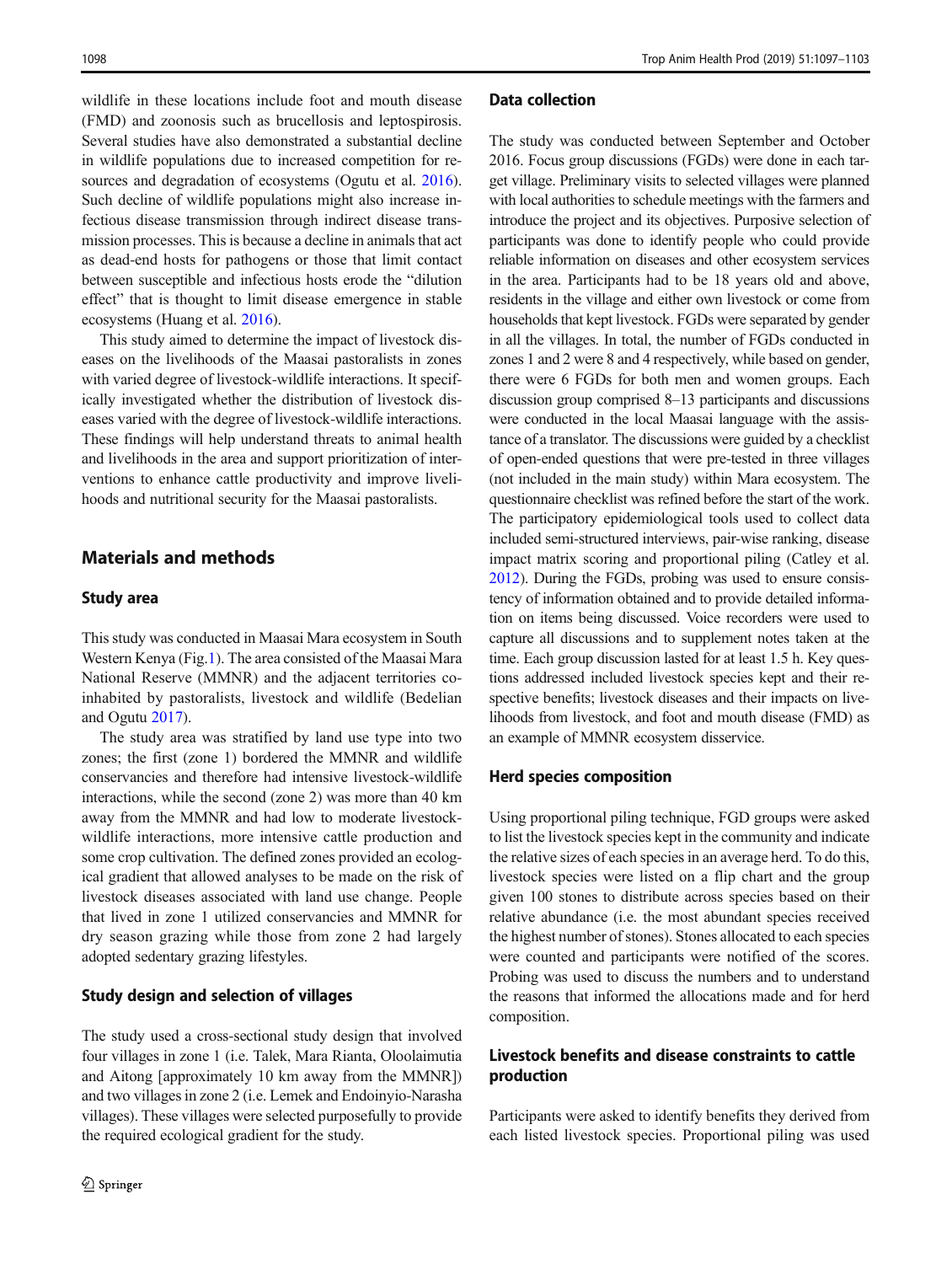<span id="page-2-0"></span>

Fig. 1 Map of Maasai Mara ecosystem showing the location of survey sites

with 100 stones as described above, to determine the relative importance of each benefit to households' livelihoods. The number of stones allocated to each benefit was determined and discussions held to determine the reasons for the results of the exercise.

Participants were also asked to list the most common cattle diseases they had observed in their herds in the previous year (i.e. between September 2015 and October 2016). Using the list generated, pair-wise ranking was used (comparing two diseases at a time) to identify the one that was more common in livestock in the reference period. To help complete this exercise, a simple matrix that had disease names on the  $X$ and Y axes was designed. A disease that was perceived to be prevalent received the highest scores. Probing was used to identify reasons that underlined the observations made.

# FMD annual age-specific prevalence and mortality

FMD was used as a case study disease to determine perceptions on how cattle-wildlife interactions affect animal disease prevalence. Proportional piling was used to estimate annual age-specific prevalence and mortalities due to FMD. Groups were asked to categorize cattle in a herd into various age groups using Maasai local names. The identified age groups were written on a flip chart and the group provided with 100 stones (representing herd size) to allocate them to age group based on their relative sizes. Using the scores allocated to each age group, participants were asked to further divide the stones into two piles representing the proportion of animals that remained healthy in the past year versus those that got FMD. Each pile of stones corresponding to FMD-infected cattle was further subdivided to show the proportion that survived the infection and those that died (case fatality). This exercise was repeated for all age groups and probing done to determine reasons that supported the scores allocated to each pile.

The market value of cattle with and without FMD was estimated. Each group was asked to give the prices of cattle when healthy and when infected for each age group. The prices obtained were based on group consensus.

# Impacts of livestock diseases on livelihoods from livestock

The impact that each of the identified disease had on the livestock-associated benefits was determined using disease impact matrix scoring. A matrix comprising prioritized diseases on the X-axis and livestock benefits on the Y-axis was developed. The exercise started with the ranking of the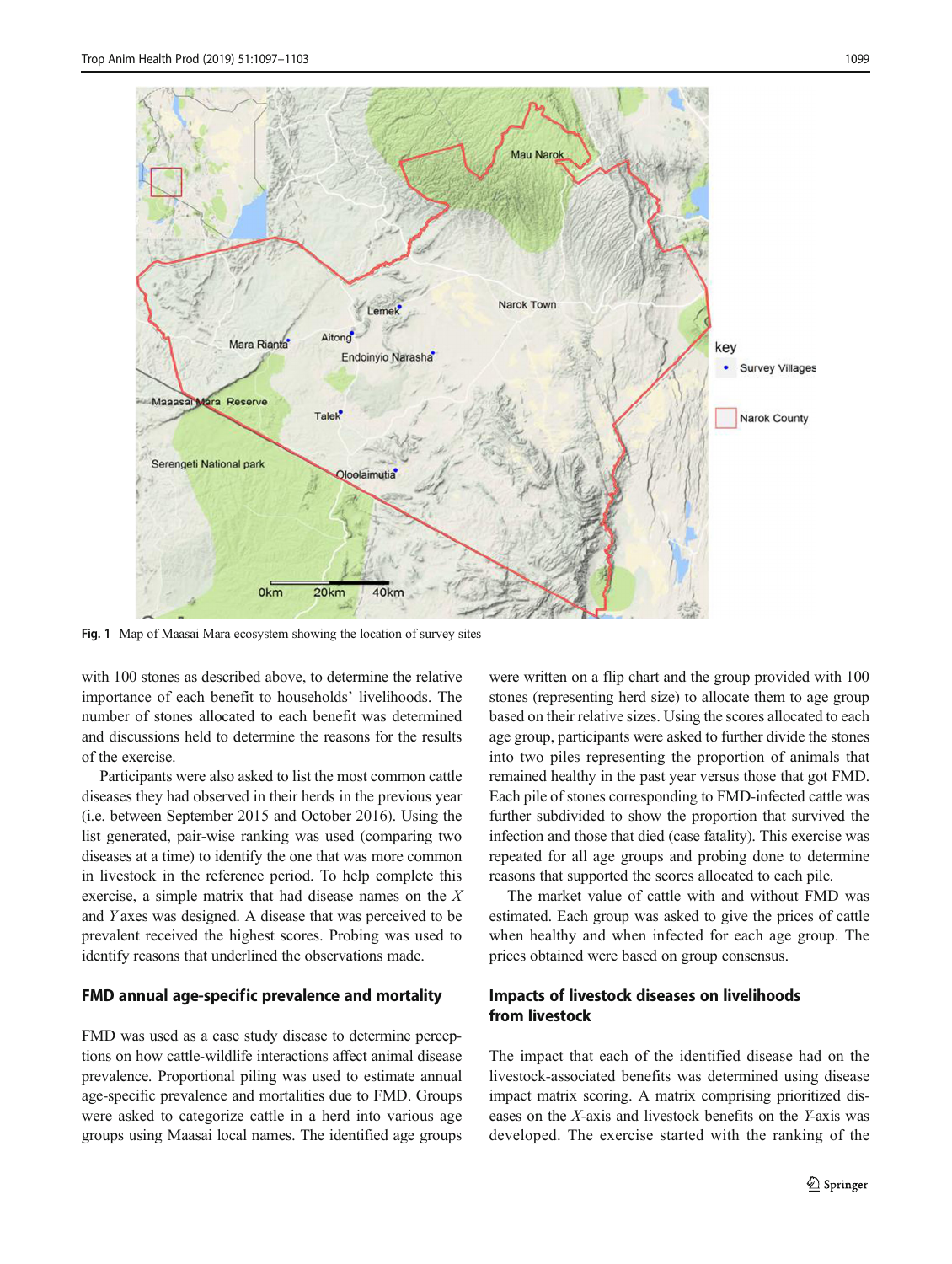benefits by importance along the Y-axis; a benefit that was highly ranked received more scores than those that were not. Thereafter, we distributed the scores already apportioned to each benefit across the diseases along the X-axis; a disease that had the highest impact on a given benefit received higher scores than those that did not. The overall disease impact scores were derived by adding up all the scores that each disease got. This approach allowed the generation of weighted scores as diseases that had the highest impact on a benefit that was highly preferred was identified as being important in the area.

Finally, the relative costs of treating FMD compared to the other listed diseases were indicated using 100 stones. Scores of 0 and 100 represented very low and very high veterinary costs, respectively.

#### Data management and analysis

Semi-quantitative data obtained from scoring and ranking exercises were entered into a database designed using MS Excel (Microsoft® Excel, Washington, 2013) and exported into Statistical Package for Social Sciences (SPSS), version 22.0 (Corp [2013](#page-6-0)) for analysis using non-parametric and descriptive statistical methods. Analysis involved computing percentages, medians and ranges of the scores. Kendall's coefficient of concordance (W) was used to assess the level of agreement between groups as follows: weak agreement,  $W < 0.26$ ,  $p > 0.05$ ; moderate agreement,  $W = 0.26 - 0.38$ ,  $p < 0.05$ ; strong agreement,  $W > 0.38$ ,  $p < 0.01$  (Ayele et al. [2016](#page-6-0)). Kruskal–Wallis test was used to compare the median scores between zones, gender and diseases.

#### Results

#### Livestock species

Sheep, cattle, goats, chicken and donkeys were identified by all the groups as the common livestock species kept in the target zones (Table 1). Their relative proportions determined from proportional piling exercises did not differ by gender of

Table 1 Median scores and their respective ranges obtained from ranking livestock species kept by the Maasai in Mara ecosystem, Kenya

participants or zone as indicated by the strong overall degree of agreement between groups (Kendall's  $W = 0.99$ ,  $p = \lt$ 0.001,  $n = 12$  FGDs). The proportions of sheep and cattle were perceived to be higher in both zones compared to those of the other livestock species. Reasons given for the higher preference for sheep included better drought tolerance, steady production of milk even when cattle had been moved to dry season grazing areas in search of pastures, could be slaughtered at home, reproduced frequently—at least twice annually, and could be given out as gifts. Cattle, on the other hand, provided more income compared to sheep and were sold for capital expenses.

The relative proportions of goats, donkeys and chicken were lower than those of sheep and cattle. Goats were perceived to be more susceptible to diseases such as "olodua" (used for both enterotoxemia or peste des petits ruminants [PPR]), "olomorooj" (goat pox) and "orkipei" (contagious caprine pleuropneumonia [CCPP]). Donkeys were used for draught power to transport water and firewood, and were more likely to be stolen than the other livestock species. Predation and diseases were identified as the main challenges in poultry production.

#### Ranking of benefits from livestock

Table [2](#page-4-0) gives overall median scores on perceived benefits from livestock by zone. In descending order of importance, the study identified (i) income from sale of livestock, (ii) milk, (iii) employment, (iv) payment of bride price, (v) meat and (vi) social status associated with livestock ownership as the most important livestock livelihoods. Other benefits such as hides for clothing and the use of livestock for draught power were regarded as being least important. A Kruskal–Wallis test comparison of the median scores for the livelihoods from livestock showed no statistically significant differences by zone ( $p > 0.05$ ), apart from meat consumption ( $p = 0.006$ ) which was apparently higher in zone 2 than zone 1. All the groups had high level of concordance on the generated median scores for the benefits ( $W = 0.78$ ; range, 0.54–1.0;  $n = 12$ FGDs) and there were no gender differences observed.

|                           | Livestock species |               |              |            |         |  |  |
|---------------------------|-------------------|---------------|--------------|------------|---------|--|--|
| Zones                     | Cattle            | Sheep         | Goats        | Chicken    | Donkey  |  |  |
| Zone $2^{\rm a}$          | 27.5(25, 33)      | 38 (35, 44)   | 20(15, 20)   | 9(7, 12)   | 5(4, 6) |  |  |
| Zone $1b$                 | 27.5(21, 32)      | 41(34, 45)    | 18.5(16, 20) | 10(8, 20)  | 5(3, 8) |  |  |
| Overall scores $(n = 12)$ | 27.5(21, 33)      | 39.5 (34, 45) | 19(15, 20)   | 9.5(7, 20) | 5(3, 8) |  |  |

 $n$ , number of FGDs (12) that participated in the proportional piling

<sup>a</sup> Area with low to moderate cattle-wildlife interactions

<sup>b</sup> Area with intense cattle-wildlife interactions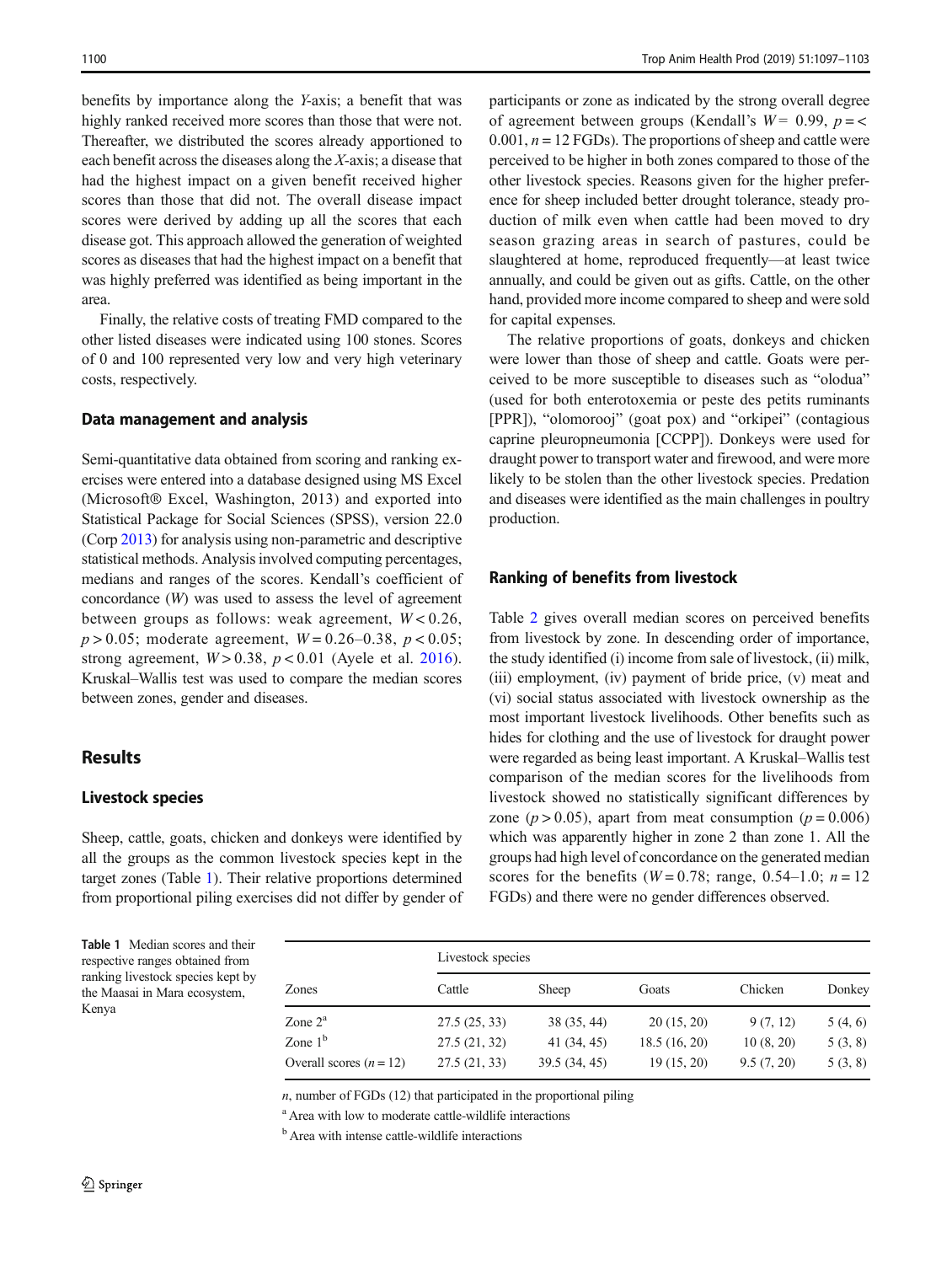#### Prioritization of livestock diseases

# FMD prevalence, mortality and impacts on market value

| J                       |
|-------------------------|
| $\ddot{\phantom{0}}$    |
| l                       |
|                         |
| ֦֖֚֡֝֬֝֟֟֓֬֝֬֝          |
|                         |
| i                       |
| :                       |
|                         |
|                         |
|                         |
|                         |
|                         |
|                         |
|                         |
|                         |
| į                       |
|                         |
| į                       |
| ļ                       |
|                         |
|                         |
|                         |
|                         |
|                         |
| i                       |
| i                       |
|                         |
|                         |
|                         |
|                         |
| ؛<br>!                  |
|                         |
|                         |
|                         |
|                         |
|                         |
|                         |
|                         |
|                         |
|                         |
|                         |
| $\epsilon$<br>ı         |
| ahla<br>$\frac{\nu}{2}$ |
|                         |

<span id="page-4-0"></span>

| Hides            | $3(3-3)$<br>2    |                         | $3(2-3)$                    | $\overline{4}$          | $3(2-3)$<br>6                                 |                 | <b>Prioritization of livestock diseases</b>                                                                                                                                                                                                                                                                                                                                                                                                                                                       |  |
|------------------|------------------|-------------------------|-----------------------------|-------------------------|-----------------------------------------------|-----------------|---------------------------------------------------------------------------------------------------------------------------------------------------------------------------------------------------------------------------------------------------------------------------------------------------------------------------------------------------------------------------------------------------------------------------------------------------------------------------------------------------|--|
| Draught power    | $3(1-6)$         |                         | $4(1-9)$                    |                         | $3(1-9)$                                      | $\overline{10}$ | The participants identified MCF, ECF, FMD, CBPP and AAT<br>as five most prevalent diseases that affected cattle in the area<br>in the previous year. Bovine ephemeral fever (BEF), anthrax,<br>pox, salmonellosis ("orsetet") and diseases with nervous syn-<br>drome such as bovine cerebral theileriosis (BCT), locally<br>called "ormilo", were least prevalent. No differences were<br>noted on the spectra of diseases reported between zones and                                            |  |
| Employment       | $21(0-21)$       |                         | $12(4-21)$                  |                         | $12(4-21)$<br>7                               |                 | by gender.<br>FMD prevalence, mortality and impacts on market<br>value                                                                                                                                                                                                                                                                                                                                                                                                                            |  |
| Investment       | $\triangleq$     |                         | $17(0-17)$                  |                         | $17(0-17)$                                    |                 | The groups identified three main cattle age groups, namely,<br>calves ("elasho" < 1 year), weaners ("olaram" 2-3 years) and<br>mature adults ("nkishu sapukin" > 4 years). The overall me-<br>dian proportion of cattle in the various age groups over the last                                                                                                                                                                                                                                   |  |
| Social status    | $6(4-14)$        |                         | $7(1-12)$                   |                         | $7(1-14)$                                     |                 | 1 year showed that, those above 4 years constituted the largest<br>percentage in the herd structure with 50% (range, 45–70). The<br>calves and weaners were $20\%$ (10-30) and 30% (20-30),<br>respectively. The annual median prevalence of FMD was the                                                                                                                                                                                                                                          |  |
| Bride price      | $10.5(7-20)$     |                         | $14(5-18)$                  |                         | $11(5-20)$                                    | $\equiv$        | highest amongst cattle > 4 years with $32.5\%$ (range, 10-50).<br>against $18.5\%$ (10-25) and $12.5\%$ (7-25) in weaners and<br>calves respectively. A Kruskal-Wallis test comparison of<br>these median scores indicated a significant difference in<br>FMD annual prevalence between the cattle age groups                                                                                                                                                                                     |  |
| Income           | 33 (32-50)       | $\overline{a}$          | $34(23-68)$<br>8            |                         | $33(23-68)$<br>12                             |                 | $(p < 0.001)$ , but not between weaners and calves.<br>in proportional piling<br>Slightly higher mortalities associated with FMD were ob-<br>served amongst calves with median scores of 4.5% (range, 2-<br>15) compared to weaners $(0.5\%; 0-10)$ and mature adults                                                                                                                                                                                                                             |  |
| Meat consumption | 11 (10-16)       |                         | $6.5(2-9)$                  | $\infty$                | $\begin{array}{c} 8 (2-16) \\ 12 \end{array}$ |                 | $(1\%; 0-15)$ . The annual age-specific median prevalence and<br>mortality estimates for FMD did not differ significantly be-<br>tween gender. All the 12 FGDs had strong level of agreement<br>$(W = 0.76, p < 0.001)$ for estimates on herd structure and an-<br>nual age-specific FMD prevalence. The median scores for<br>FMD prevalence and mortality estimates between zones were<br>only significant for mortality estimates (Kruskal-Wallis test,                                         |  |
| Milk consumption | 23 (17-30)       |                         | $20(6-32)$                  |                         | $21(6-32)$                                    | $\overline{12}$ | $^{\rm d}$ Dash (-) means that the benefit was not mentioned hence not included<br>$p = 0.041$ ). The median scores for FMD-associated mortalities<br>in cattle were, respectively, $3.0\%$ (range, 0-15) and 0.0%<br>(range; 0-5) in zones 1 and 2, while the annual prevalence<br>estimates were 18% (range, 7-50) and 20% (range, 10-50)<br>respectively.<br>The median value of healthy cattle (without FMD) was                                                                              |  |
|                  | Md (Mn-Mx)       | $\overline{\mathbf{X}}$ | $^{\circ}\!{\rm M}$ (Mn-Mx) | $\overline{\mathbf{z}}$ | Md (Mn-Mx) ${\cal N}$                         |                 | <sup>b</sup> Area with intense cattle-wildlife interactions<br>${}^{\circ}$ Md, median; Mn, minimum; Mx, maximum<br>US\$ 300 (range, 250-700) for mature adults compared to<br>weaners (US\$ 200, 100-300) and calves (US\$ 100, 50-<br>175). The reduction in market sale value of FMD-infected<br>cattle was estimated to be the highest in mature adults (median<br>losses of US\$ 175, range, 75–370) while value of calves and<br>weaners would decrease by US\$ 45 (range, 20-100) and US\$ |  |
| Village          | Zone $2^{\rm a}$ |                         | Zone $1^{\rm b}$            |                         | Total                                         |                 | 60 (range, 20-150) of its normal value respectively. There<br>were no significant differences between zones and gender on<br>the given prices of cattle when healthy and when FMD                                                                                                                                                                                                                                                                                                                 |  |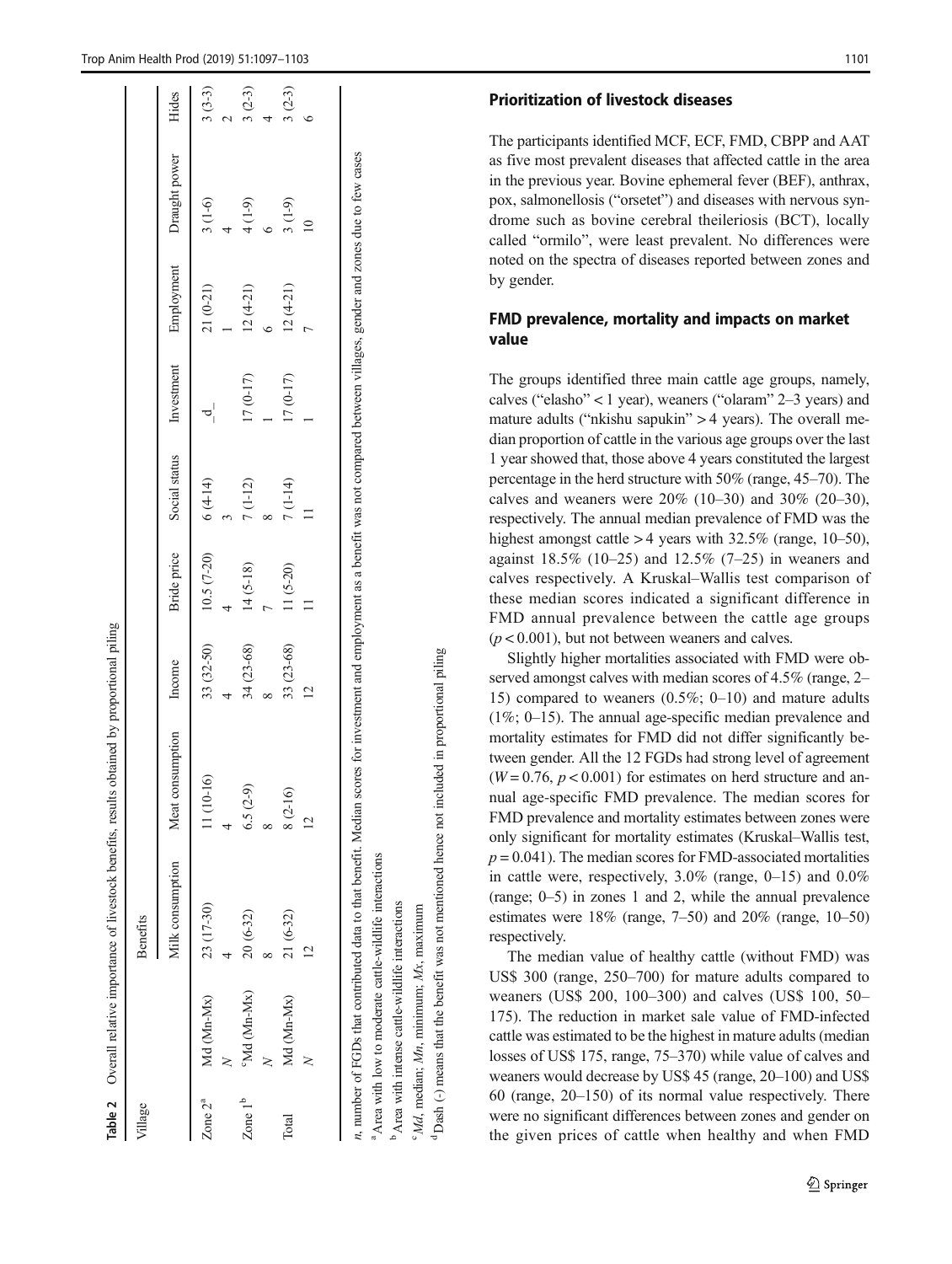infected. The overall agreement between groups for the given prices was high ( $W = 0.92$ ,  $p < 0.001$ ,  $n = 12$  FGDs).

#### Disease impact matrix scoring results

Disease impact matrix scoring technique was used to rank cattle diseases based on their impacts on the livestock benefits. Reported impacts included reduction on milk production, decline in income from sale of animals and increased veterinary costs (supplementary material 1). All the diseases identified were perceived to reduce milk production. These diseases were ranked in a descending order based on their impacts on milk production as FMD, CBPP, AAT and MCF. This ranking was consistent between groups ( $W = 0.49$ ,  $p < 0.001$ ,  $n = 12$ ); no significant differences were therefore observed on these impact scores by zone and gender. The impact of AAT was associated with frequent infections, while MCF was associated with high mortalities in livestock including those that were lactating.

MCF, CBPP, FMD, anthrax and goat pox, in decreasing order, were perceived to reduce income from the sale of live animals. Participants indicated that MCF, pox and anthrax were difficult to control, and therefore caused extensive case fatalities, because of unavailability of drugs and vaccines. Both FMD and CBPP reduced income and milk as they infected many cattle within herds with high case fatality.

### **Discussion**

This study used participatory epidemiological (PE) tools to prioritize diseases that affect cattle herds in Mara ecosystem. PE tools have been widely used by researchers to investigate animal health related topics in resource poor areas (Kimaro et al. [2017](#page-6-0); Abdilatif et al. [2018](#page-6-0)). In this study, our results showed that livestock production contributes significantly to the livelihoods of the Maasai, consistent with other findings (Bellet et al. [2012](#page-6-0); Ayele et al. [2016\)](#page-6-0). The main livestockderived benefits identified by participants are aligned with findings reported in previous studies (Jibat et al. [2013](#page-6-0)). Sheep and cattle were prioritized as the most important domestic species that sustained households' livelihood in the area. These species were kept in large stocks as a strategic tool to sustain milk and meat production, which constitute an important diet for pastoralists (Smith et al. [2013](#page-6-0)). However, with increasingly recurrent droughts in the area, sheep were currently a more preferred livestock species as they performed better than cattle in drought situations and where feeds are scarce.

MCF, ECF, FMD, CBPP and AAT were prioritized as the most frequently occurring diseases in cattle herds in the past year. These results affirm previous findings in the region (Kairu-Wanyoike et al. [2014;](#page-6-0) Kimaro et al. [2017\)](#page-6-0). Important zoonotic diseases such as brucellosis were not identified despite recent reports of high seroprevalence in cattle within the high interface zone (Enström et al. [2017](#page-6-0)). The fact that this disease was not mentioned by participants could be explained by the lack of awareness or lack of distinct clinical manifestations that allow differential diagnosis with other diseases. The frequent occurrence of prioritized diseases in the target zones is not surprising given the absence of comprehensive vaccination strategies, limited veterinary services, high costs of vaccines and drugs and limited surveillance systems in the area.

The priority diseases were relatively homogenous and strongly agreed between groups of the target zones. The lack of significant differences in the perceived disease risk between zones could be due to limited spatial and temporal resolution considered in this study, which might have been inadequate to show any difference or may be PE tools are not sensitive for determining small changes in risk between contiguous areas (Catley et al. [2012](#page-6-0)). It is also possible that the unrestricted animal movement between zones (Bedelian and Ogutu [2017\)](#page-6-0) disseminated diseases across the area.

The higher prevalence of FMD in cattle  $>4$  years than other age groups may be explained by the different grazing strategies used for cattle in various age groups. Weaners and adult cattle > 4 years were more likely to be exposed to FMD virus as they frequently contacted other herds and wildlife during grazing, while for calves, the low prevalence could be due to protective effects of maternally inherited antibodies that wane off as age increases (Elnekave et al. [2016\)](#page-6-0). The median age-specific mortalities for FMD were reported the highest in calves and to decrease with increasing cattle age. The higher mortality in calves could be due to FMD induced myocarditis (Sobhy et al. [2018](#page-6-0)).

Based on matrix scoring, MCF, FMD, CBPP, anthrax, ECF and AAT had the greatest impact on cattle benefits, mostly on milk production and income from livestock sales. These impacts could have caused huge burden to the households' dependent on livestock for milk production and income generation on daily basis.

# Conclusion

In general, the dynamic interactions between livestock, wildlife and environment in the livestock-wildlife interfaces promote transmission of multiple infectious diseases. From an ecological perspective, infectious diseases are considered as an ecosystem disservice which pastoralists must consider or trade-off with other benefits such as pasture and water. This study provides information on disease priorities that affect pastoral herds in the defined ecologies, especially where livestock and wildlife interact. Analyses on ecosystem services and trade-offs particularly in pastoral areas should attempt to